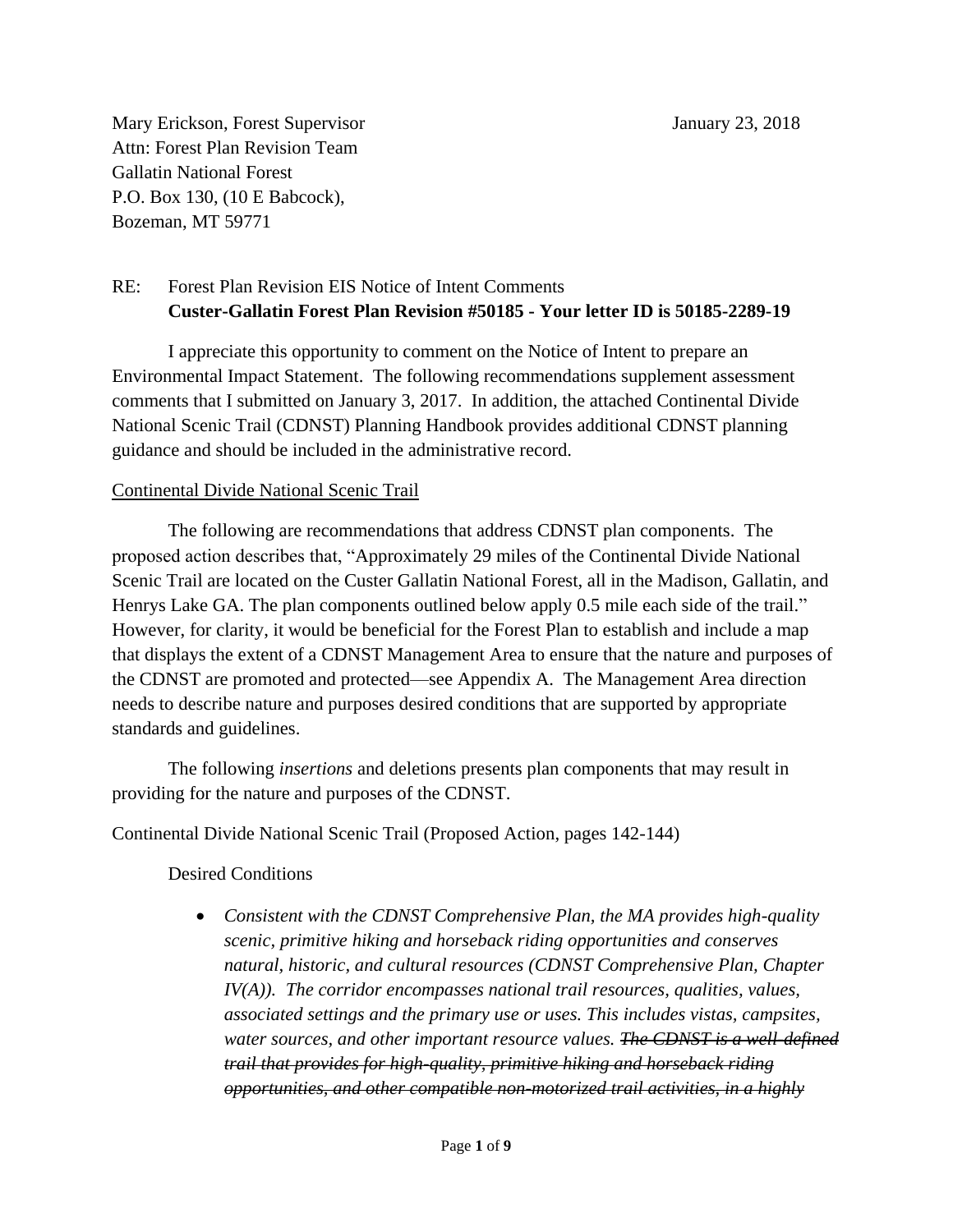*scenic setting along the Continental Divide. The significant scenic, natural, historic and cultural resources along the trail's corridor are present. Where possible, the trail provides visitors with expansive views of the natural landscapes along the Divide.* 

- *The management of the extent of the CDNST corridor is consistent with a Primitive or Semi-Primitive Non-Motorized setting. ROS class inconsistencies are managed to protect CDNST values.*
- Viewsheds from the CDNST have high scenic values. The foreground of the trail is naturally-appearing. The potential to view wildlife is high, and evidence of ecological processes such as fire, insects, and diseases exist. Trail maintenance may include vista clearing consistent with a scenic integrity objective of high.
- The trail is accessible from access points that provide various opportunities to select the type of terrain, scenery and trail length, ranging from long-distance to day use, that best provide for the compatible outdoor recreation experiences being sought. Wild and remote, backcountry segments of the route provide opportunities for solitude, immersion in natural landscapes and primitive outdoor recreation. Front-country and more easily accessible trail segments complement local community interests and needs and help contribute to their sense of place.
- Use conflicts amongst trail users are infrequent.
- The *CDNST travel route* trail is well maintained, signed, and passable. Alternate routes provide access to the trail in the case of temporary closures resulting from natural events, such as fire or flood, or land management activities.
- Side trails to the CDNST enhance the experience along the main trail. Side trails are short trails that encompass adjacent attractions.
- Trailhead facilities support the uses of the trail (e.g., stock use).

## Standards

- *Manage the CDNST route as a visual quality concern level 1 travel route. Resource management actions must meet a Scenic Integrity Level of Very High or High.*
- Manage the CDNST to provide high-quality scenic, primitive hiking and pack and *saddle stock opportunities. Backpacking, nature walking, day hiking, horseback riding, nature photography, mountain climbing, cross-country skiing, and snowshoeing are compatible with the nature and purposes of the CDNST (CDNST Comprehensive Plan, Chapter IV(B)(5), FSM 2353.42 and FSM 2353.44b(8)). Forms of hiking include backpacking, cross-country skiing, snowshoeing and other similar walking activities.*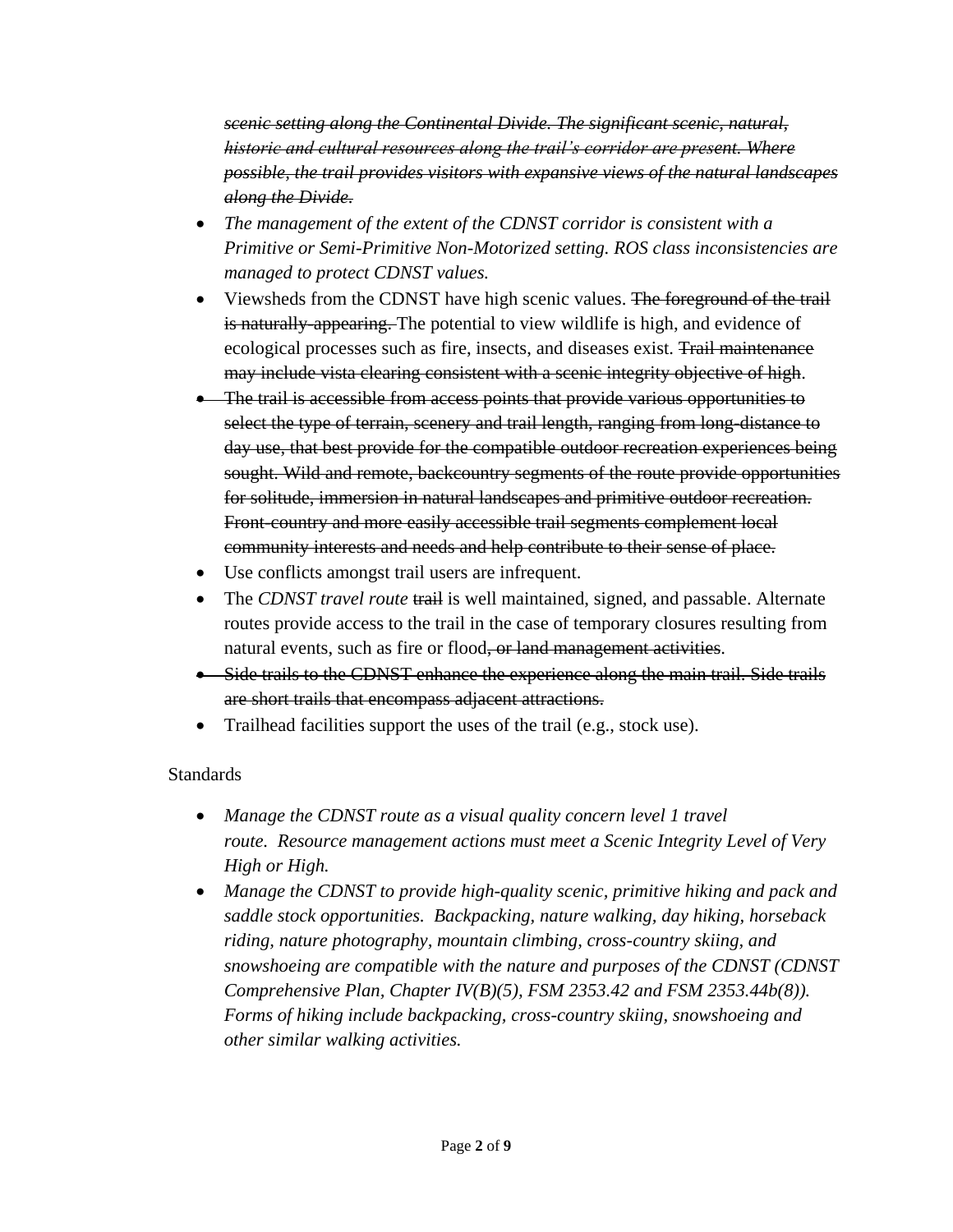- *Resource management actions and allowed uses must be compatible with maintaining or achieving Primitive or Semi-Primitive Non-Motorized ROS class settings.*
- *Motorized use by the general public may only be allowed where such use is in accordance with guidance found in the NTSA Section 7(c).*
- New motorized events shall not be permitted on the Continental Divide National Scenic Trail.
- New overnight shelters, constructed and permanent, shall not be allowed.
- New roads shall not be allowed.
- New saleable mineral development shall not be allowed.
- *No common variety mineral extraction (e.g., limestone, gravel, etc.) shall occur within the CDNST corridor.*
- *Other uses that could conflict with the nature and purposes of the Continental National Scenic Trail may be allowed only where there is a determination that the other use would not substantially interfere with the nature and purposes of the CDNST (16 USC 1246(c)).*
- *Where the CDNST corridor overlaps with Wilderness designations the most restrictive measures control.*

### Guidelines

- To retain or promote the character for which the *national scenic* trail was designated, new or relocated trail segments should be located primarily within settings consistent with or complementing primitive or semi-primitive nonmotorized recreation opportunity spectrum classes. Road and motorized trail crossings and other signs of modern development should be avoided to the extent practicable.
- To protect or enhance the scenic qualities of the Continental Divide National Scenic Trail, management activities should be consistent with, or make progress toward achieving scenic integrity objectives of high or very high within the foreground of the trail (up to 0.5 mile either side).
- If forest health projects result in short-term impacts to the scenic integrity of the trail, mitigation measures should be included, such as screening, feathering, and other scenery management techniques to minimize visual impacts within and adjacent to the trail corridor (within visible foreground of the Continental Divide National Scenic Trail at a minimum).
- In order to promote a nonmotorized setting, the Continental Divide National Scenic Trail should not be permanently relocated onto routes open to motor vehicle use.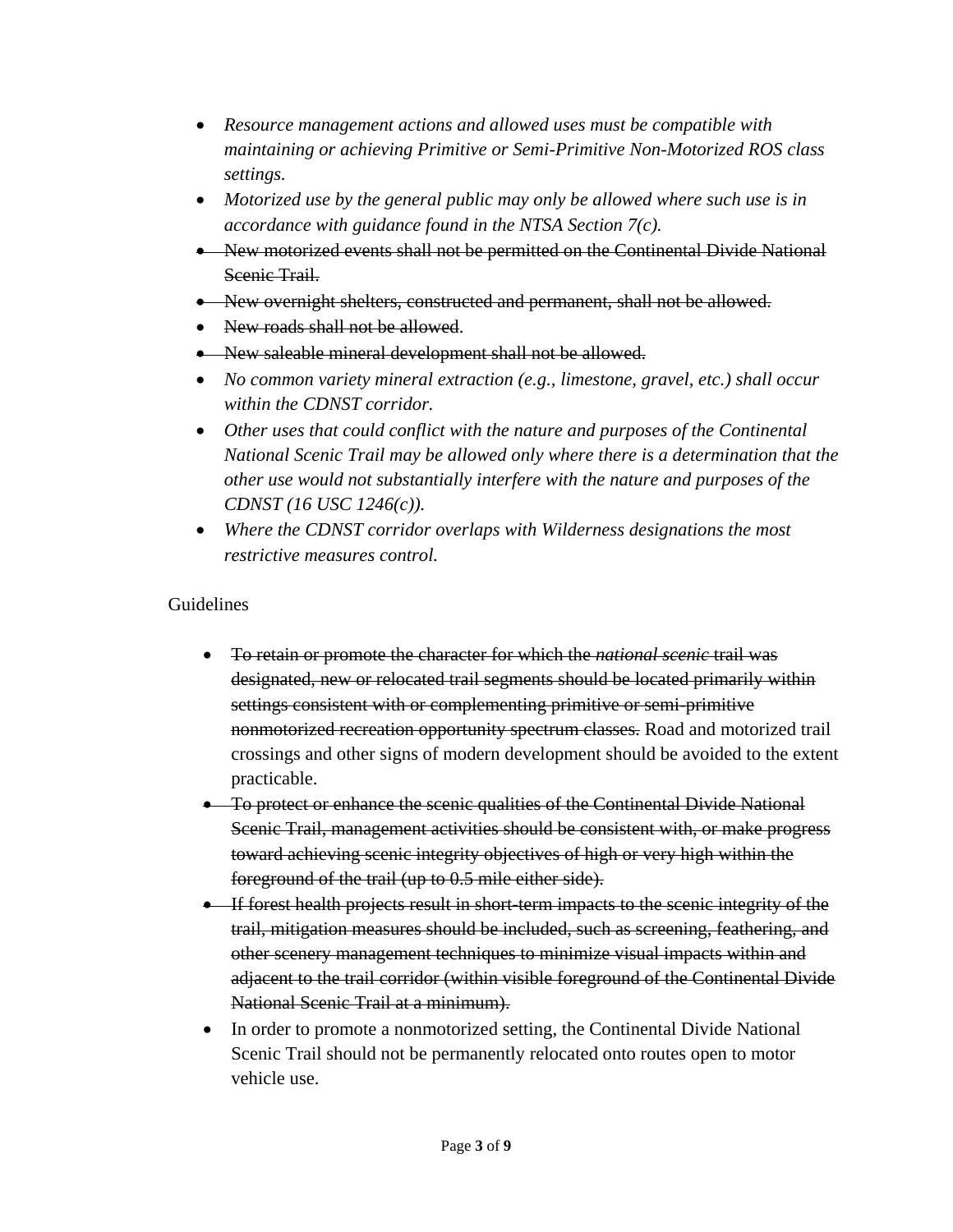- The minimum trail facilities necessary to accommodate the amount and types of use anticipated on any given segment should be provided in order to protect resource values and for health and safety, not for the purpose of promoting user comfort. The purpose is to preserve or promote a naturally appearing setting.
- New linear utilities and rights-of-way should be limited to a single crossing of the trail unless additional crossings are documented as the only prudent and feasible alternative.
- New oil and gas leasing on the CDNST should use non surface occupancy as a stipulation.
- Using the Continental Divide National Scenic Trail for landings or as a temporary road for any purpose should not be allowed. The purpose is to provide for a naturally appearing setting and to avoid visual, aural, and resource impacts.
- Hauling or skidding along the Continental Divide National Scenic Trail itself should be allowed only (1) where the Continental Divide National Scenic Trail is currently located on an open road or to address hazard tree removal, and/or (2) no other haul route or skid trail options are practicable. Design criteria should be used to minimize impacts to the trail infrastructure, and any necessary postactivity trail restoration should be a priority for the project's rehabilitation plan. The purpose is to provide for a naturally appearing setting and to minimize visual, aural, and resource impacts.
- Unplanned fires in the foreground (up to 0.5 mile) of the Continental Divide National Scenic Trail should be managed using minimum impact suppression tactics or other tactics appropriate for the protection of Continental Divide National Scenic Trail values.

## **Suitability (MG-SUIT-CDNST)**

- The CDNST is not suitable for timber production. Timber harvest may be allowed for purposes such as fuels reduction, restoration or wildlife habitat enhancement.
- The CDNST is suitable for summer motorized use only as necessary to meet emergencies, to provide for landowner access, or as allowed by administrative regulations at the time of designation, as long as such use does not substantially interfere with the nature and purpose of the trail. (National Trail System Act, Section 7c. Administrative trail maintenance equipment is authorized.)
- Winter snowmobile use is suitable for the area over and around the CDNST.

Proposed Action, Table 3-31. Designated areas in the Madison, Henrys Lake and Gallatin Mountains GA. Please correct this table to display the percentage for the proposed 1-mile wide CDNST corridor.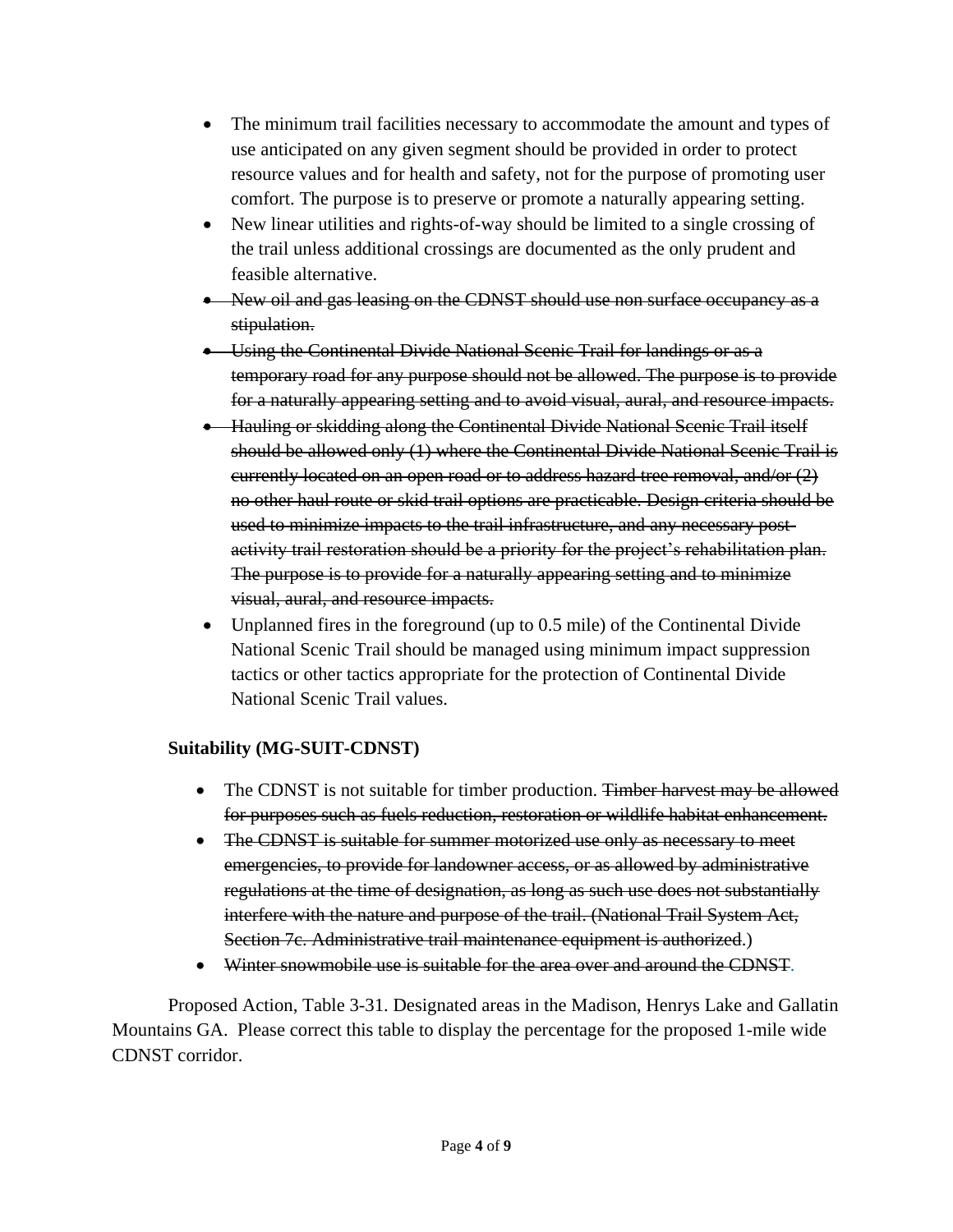#### Sustainable Recreation Resources (Pages 75-78)

The draft EIS, should display the proposed ROS class allocations to be established for each alternative, including making available to the public supporting geospatial data. I recommend that the following ROS class descriptions supplement the descriptions that are found on pages 75 through 78 of the proposed action:

Recreation Opportunity Spectrum: The Recreation Opportunity Spectrum planning framework is the recognized framework for stratifying and defining classes of outdoor recreation environments, activities, and experience opportunities through forest planning. The settings, activities, and opportunities for obtaining experiences have been arranged along a continuum or spectrum divided into six classes:

- Primitive: Primitive ROS settings encompass large, wild, remote, and predominately unmodified landscapes. Additional primitive ROS settings are scattered across the forest, often surrounded by SPNM settings. Primitive ROS settings contain no motorized and mechanized vehicles and there is little probability of seeing other people. They provide quiet solitude away from roads and people or other parties, are generally free of human development, and facilitate self-reliance and discovery. Signing, and other infrastructure is minimal and constructed of rustic, native materials. Ecological processes such as fire, insects, and disease exist. Standard: Motor and mechanized vehicles are not allowed in established Primitive settings. Guidelines: (1) No new permanent structures should be constructed in desired Primitive ROS settings to maintain the unmodified character of these landscapes; (2) Less than 6 parties per day encountered on trails and less than 3 parties visible at campsite; and (3) Setting should essentially be an unmodified natural environment. No roads, timber harvest, or mineral extraction are allowed. Suitability: (1) Motorized and mechanized recreation travel are not suitable; (2) The SIO of Very High is suitable; and (3) Lands are not suitable for timber production. (Inventory criteria: 3 miles from motorized use.)
- Semi-Primitive Nonmotorized: Semi-Primitive Non-Motorized settings provide opportunities for exploration, challenge, and self-reliance. Rustic structures such as signs and foot bridges are occasionally present to direct use and/or protect the setting's natural and cultural resources. These rustic constructed features are built from native materials or those that mimic native materials. Closed and revegetated roads may be present but do not dominate the landscape or detract from the SPNM experience of visitors. Ecological processes such as fire, insects, and disease exist. Standard: Motor vehicle use by the general public is not allowed. Guidelines: (1) The development scale of recreation facilities should be 0-1 to protect the undeveloped character of desired SPNM settings; (2) Less than 15 parties per day encountered on trails and less than 6 parties visible at campsite; and (3) Vegetative management may range from prescribed fire to very limited timber harvest for the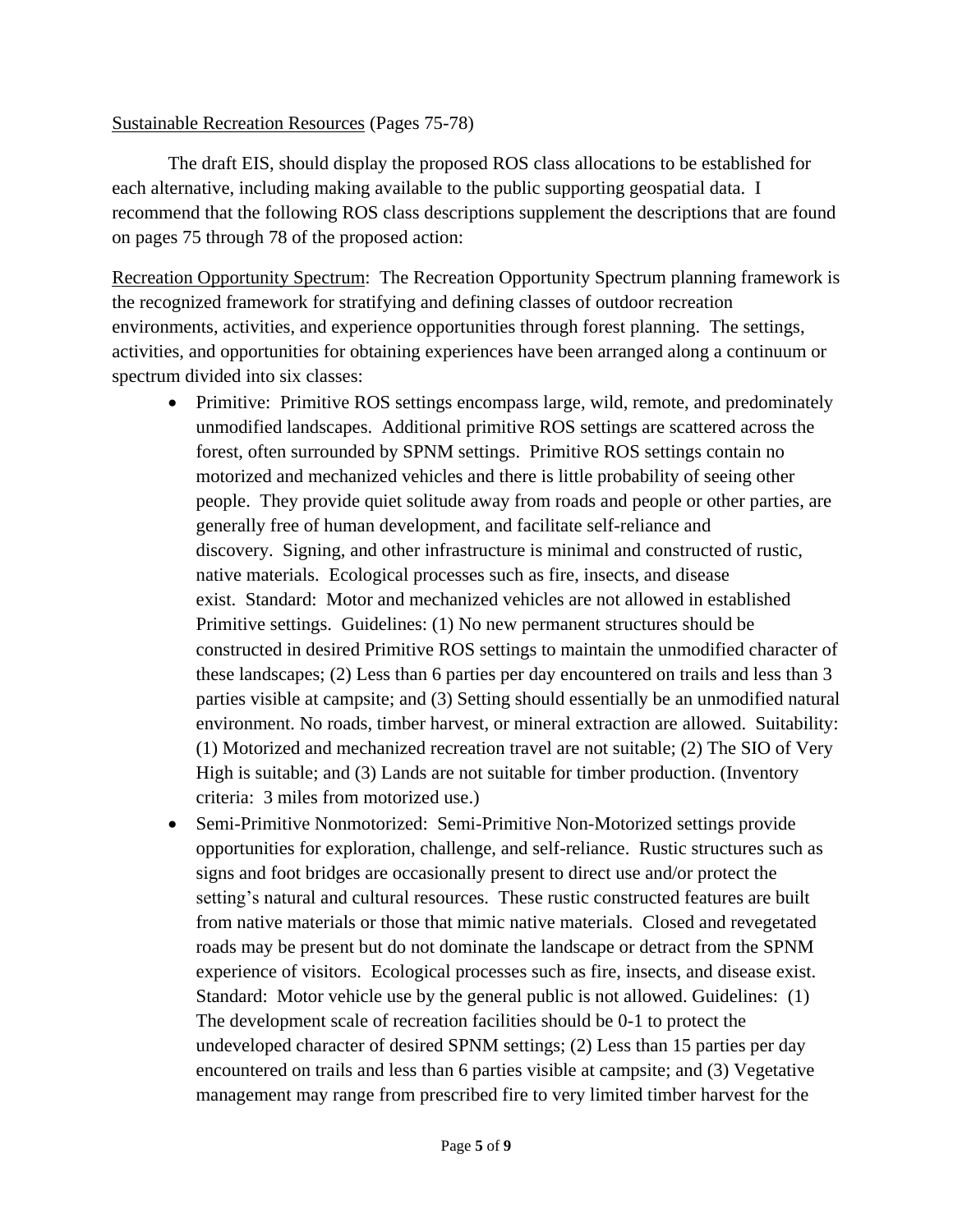purpose of maintaining a healthy, attractive semi-primitive setting. Suitability: (1) Motorized recreation travel is not suitable; (2) The SIO of High or Very High are suitable; and (3) Lands are not suitable for timber production. (Inventory criteria:  $\frac{1}{2}$ to 3 miles from all roads, trails, rivers, lakes and railroads with motorized use.)

- Semi-Primitive Motorized: Semi-Primitive Motorized settings provide motorized recreation opportunities in backcountry settings. Routes are designed for Off Highway Vehicles (OHVs) and high clearance vehicles that connect to local communities, access key destinations and vantage points, provide short day trips on scenic loops or facilitate longer and even overnight expeditions. Visitors challenge themselves as they explore vast, rugged landscapes. Mountain bikes and other mechanized equipment may also be present. Facilities are rustic and are used for the purpose of protecting the setting's natural and cultural resources. Bridges are sometimes present to accommodate foot, horse and ATV traffic but are built from native or natural appearing materials that blend with the surrounding landscape and maintain the semi-primitive character of the setting. There may also be nodes that function as portals for visitors to park their ATVs and explore adjacent Semi-Primitive Non-Motorized and Primitive settings. (Inventory criteria: ½ mile from primitive motorized roads and trails, not closer than ½ mile of better than primitive roads.)
- Roaded Natural: I recommend that the proposed action and alternatives describe the following ROS subclasses:
	- Roaded Natural Mostly equal opportunities to affiliate with other groups or be isolated from sights and sounds. The landscape is generally natural with modifications moderately evident. Concentration of users is low to moderate, but facilities for group activities may be present. Challenge and risk opportunities are generally not important in this class. Opportunities for both motorized and nonmotorized activities are present. Construction standards and facility design incorporate conventional motorized uses.
	- Roaded Modified Roaded Modified is defined as areas exhibiting evidence of forest management activities that are dominant on the landscape. Examples of RM include heavily logged areas, evidence of mining, oil/gas, or other minerals extraction activities.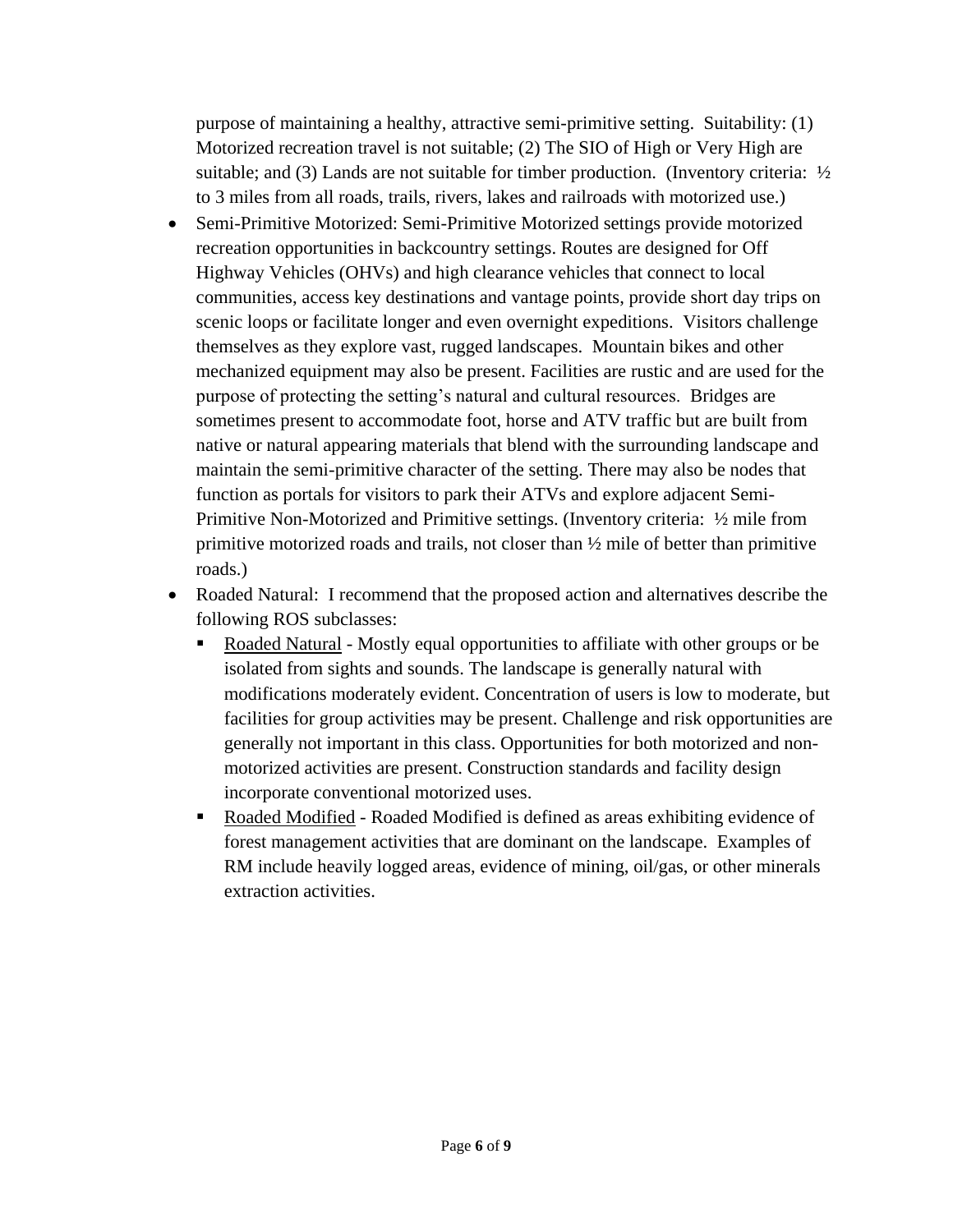#### Draft Environmental Impact Statement

The DEIS should discuss effects on scenic integrity, ROS class conditions, and carrying capacities and will generally be based on analysis of the effects of the allowable uses and conditions of use on National Scenic Trail values that are included in the proposed action and each alternative. Utilizing ROS and the Scenery Management System will help ensure that NEPA assessments are systematic and accurately describe the affected environment and expected outcomes from each alternative. The level of precision or certainty of the effects can be guided by the CEQ regulations regarding the use of "methodology and scientific accuracy" (40 CFR 1502.24) and the information needed to support a reasoned choice among alternatives (40 CFR 1502.22). The ROD must clearly document how the final decision is based on the best available science (36 CFR 219.3) or other relevant information needed to understand the reasonably foreseeable adverse effects of a choice between alternatives, the gaps in that information, and the rationale for why a reasoned choice between alternatives can be made at this time. In addition, substantial interference analyses and determinations need to be rigorous and be addressed as part of the cumulative impact analysis (40 CFR 1508.7).

The DEIS should recognize that management direction for Semi-Primitive Motorized, Roaded Natural, Rural, and Urban ROS classes allow uses that would substantially interfere with the nature and purposes of a National Scenic Trail if the allocation desired conditions are realized. Where the allowed non-motorized activities reflect the purposes for which the National Trail was established, the establishment of Primitive and Semi-Primitive Non-Motorized ROS classes and high and very high scenic integrity allocations would normally protect the nature and purposes (values) of a National Scenic Trail.

It appears the NEPA analysis will disclose that the No Action and the proposed action alternatives fail to address the requirements of the National Trails System Act as implemented through the 2009 CDNST Comprehensive Plan, FSM 2353.4, FSH 1909.12, and Federal Register Notice dated October 5, 2009 (74 FR 51116). The proposed action fails to meet the integration requirements of the National Forest Management Act (16 U.S.C. 1604(f)(1)). As such, the proposed action should be modified, or only considered but not developed in the DEIS.

The DEIS effects analysis should include cross-tabular tables that explore and disclose the relationship between (1) the proposed CDNST travel route location and management corridor/rights-of-way extent and (2) the intersection and overlap with the proposed ROS Classes and Scenic Integrity Objectives allocations.

For each alternative, the analysis of environmental consequences needs to address how the land management planning decisions will achieve:

- Providing for the nature and purposes of the National Trail, including protecting the National Trail resources, qualities, values, and associated settings;
- Identifying the National Trail primary users;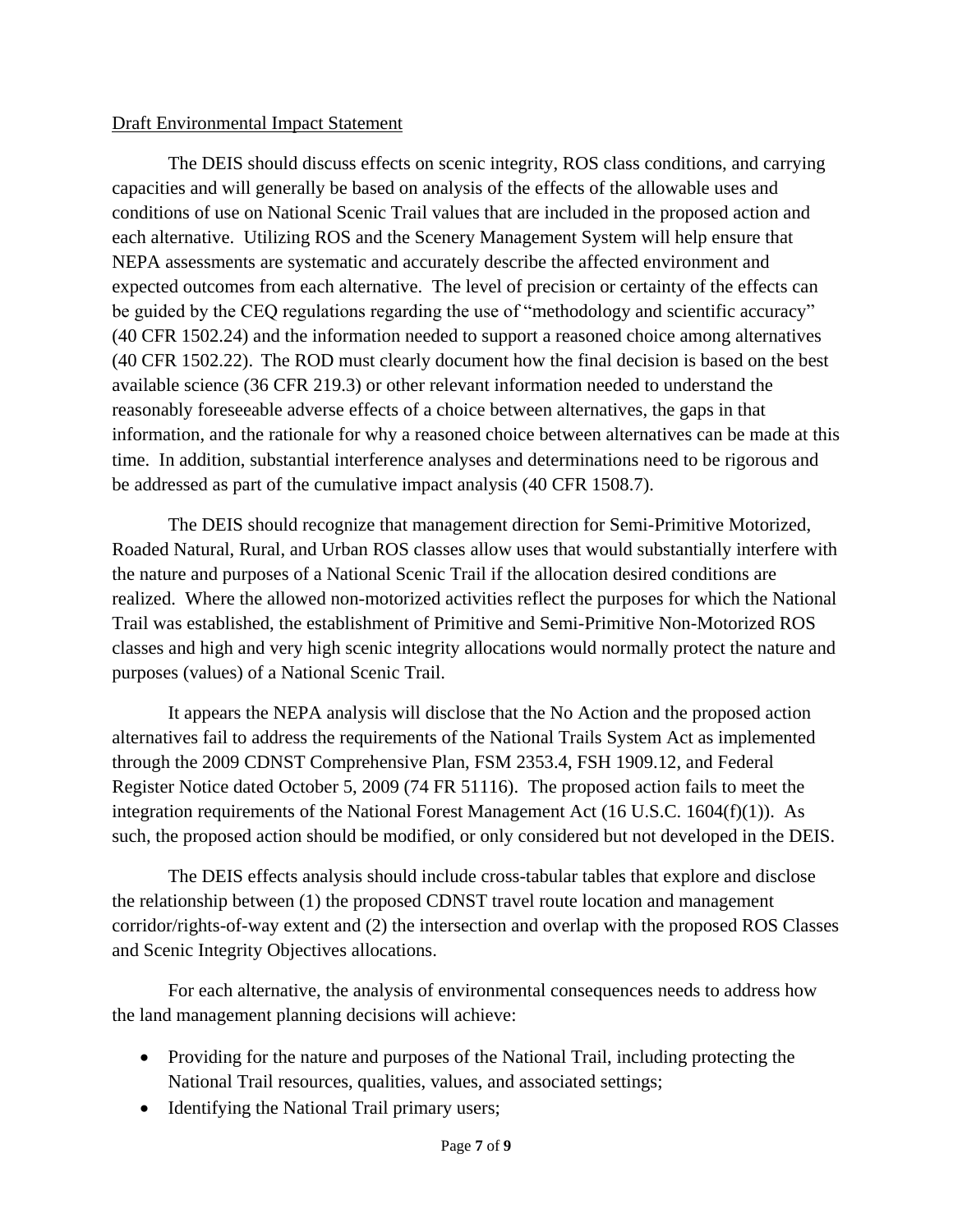- Ensuring carrying capacity is not exceeded; and
- Preventing other uses from substantially interfering with the nature and purposes of the National Trails.

Please provided with the release of the DEIS the following geospatial data layers:

- Administrative Boundaries (FSH 1909.12 22.2)
- Land Ownership (FSH 1909.12 22.2)
- Designated Areas, including Recommended Wilderness, Wilderness Study Areas, Eligible Wild & Scenic Rivers, Inventoried Roadless Areas, and the extent of the CDNST management corridor/rights-of-way to be established (FSH 1909.12 22.2 and 24)
- Recreation Opportunity Spectrum Classes to be established Summer and Winter (FSH 1909.12 22.2 and 23.23a)
- Scenic Integrity Objectives to be established (FSH 1909.12 22.2 and 23.23f)
- Lands that May be Suitable for Timber Production (FSH 1909.12 Chapter 60)
- CDNST travel route as an independent data layer (FSH 1909.12 23.231)
- NFS roads and trails with attribute data, including existing road maintenance levels and trail travel route fundamentals such as Designed Use, Managed Use, and Trail Class (FSH 1909.12 23.23l)

The year 2018 is the 50th Anniversary of the National Trails System Act and the 40th Anniversary of the establishment and designation of the Continental Divide National Scenic Trail. The revised Gallatin National Forest Plan may establish a new standard for the management of National Scenic and Historic Trails on NFS lands, so 2018 will be a good time to reflect on past and current National Trail management practices and to establish appropriate forest plan direction for the future.

Thank you for considering these comments.

## /s/ *Greg Warren*

Greg Warren P.O. Box 2322 Frisco, CO 80443

Attachment: Gallatin National Forest - CDNST Planning Handbook v.01192018